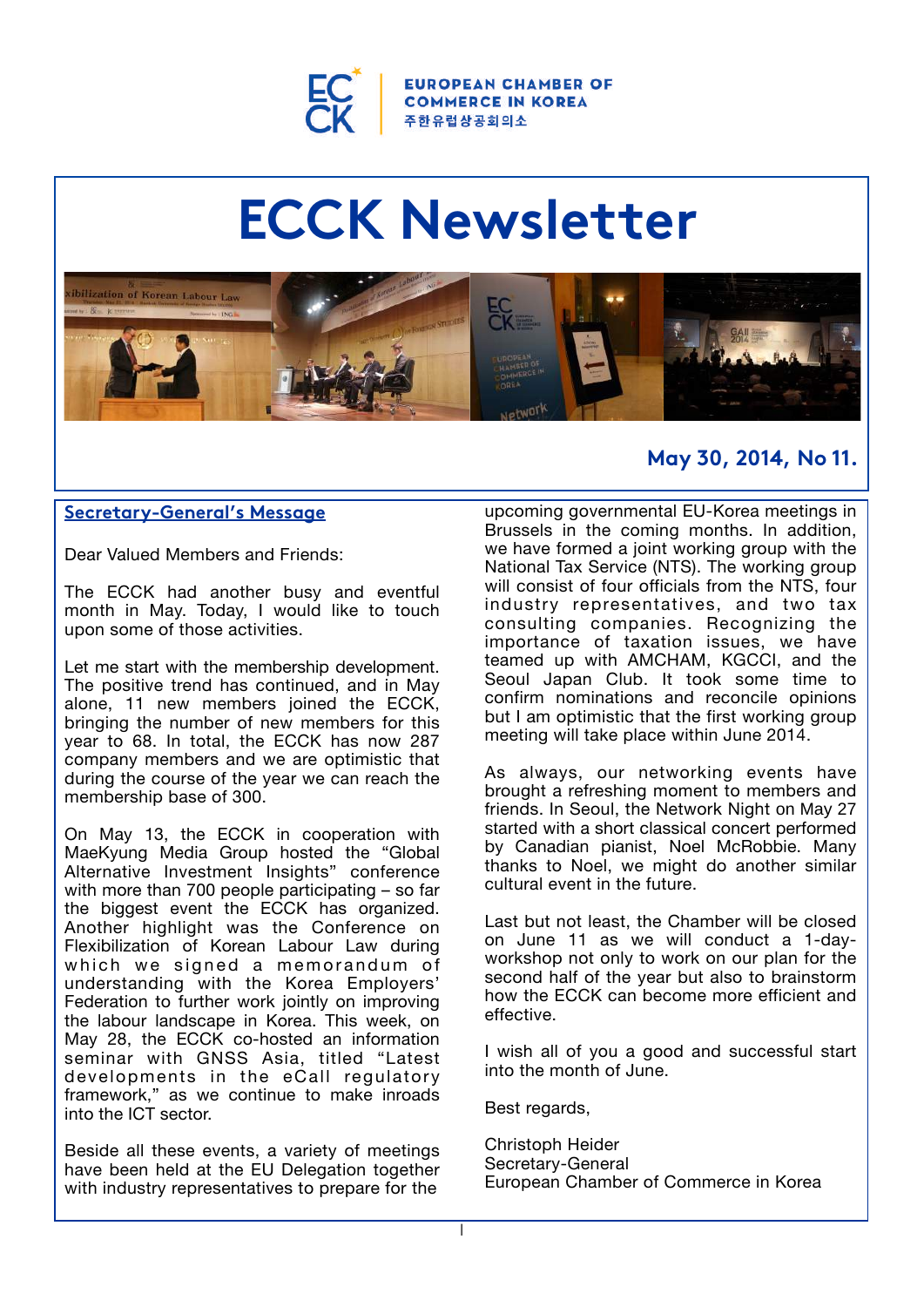

# **New Members in May**

#### **Ernst & Young (Korea)**

Nicolas Chambon, Senior Manager [www.ey.com](http://www.ey.com/) 

**Vector Korea IT Inc. (Germany)** Thomas Geyer, President [www.vector.com](http://www.vector.com/) 

**Softmail, Inc. (Korea)** Bongkeun Oh, CEO [www.avastkorea.com](http://www.avastkorea.com/) 

**Kyobo Life Insurance Co., Ltd (Korea)**  Kumjoo Huh, Senior Vice President [www.kyobo.com](http://www.kyobo.com/)

**HANSUNG (Korea)** Changwoo Lee, CEO [www.eHansung.co.kr](http://www.ehansung.co.kr/) 

**Samjong KPMG (Korea)**  Jeong Wook Choi, Partner [www.kpmg.co.kr](http://www.kpmg.co.kr/) 

**Cummins Korea Ltd (USA)**  Steve Y. Yun, President [www.cummins.com](http://www.cummins.com/) 

**Rolls-Royce International Korea (UK)**  Alexander Wanki Jun, Regional Director Korea [www.rolls-royce.com](http://www.rolls-roce.com/) 

**BITZER Korea Co., Ltd (Germany)** Jong Hwan Byun, Managing Director [www.bitzer.de](http://www.bitzer.de/) 

**Barco Korea Ltd (Belgium)** Jang Sung Park, President & Representative **Director** [www.barco.com](http://www.barco.com/) 

**Mr Hansang Kim (Individual Member)** OMT Korea

# **General Activities**

#### *ECCK-KEF MoU Ceremony*

On May 22, the ECCK signed a Memorandum of Understanding with the Korea Employers Federation (KEF), at International Conference Hall, Minerva Complex at Hankuk University of Foreign Studies, prior to the HR Forum Conference on Korean Labour Law. Steve Duckworth, ECCK vice-president, and Youngvae Kim, acting chairman of the KEF signed the agreement.



The ECCK and the KEF will support each other by organizing information sessions, disseminating best practices in industrial relations and personnel management, and making joint proposals to the Korean government to improve the business environment in Korea.

#### *ECCK May Network Night*



ECCK members and friends gathered at the Bar Rouge in JW Marriott Seoul on May 27. As a special event, a mini classical concert by Noel McRobbie, a Canadian pianist, opened the night. He played pieces of Franz Liszt, Frédéric Chopin, and Claude Debussy, presenting half an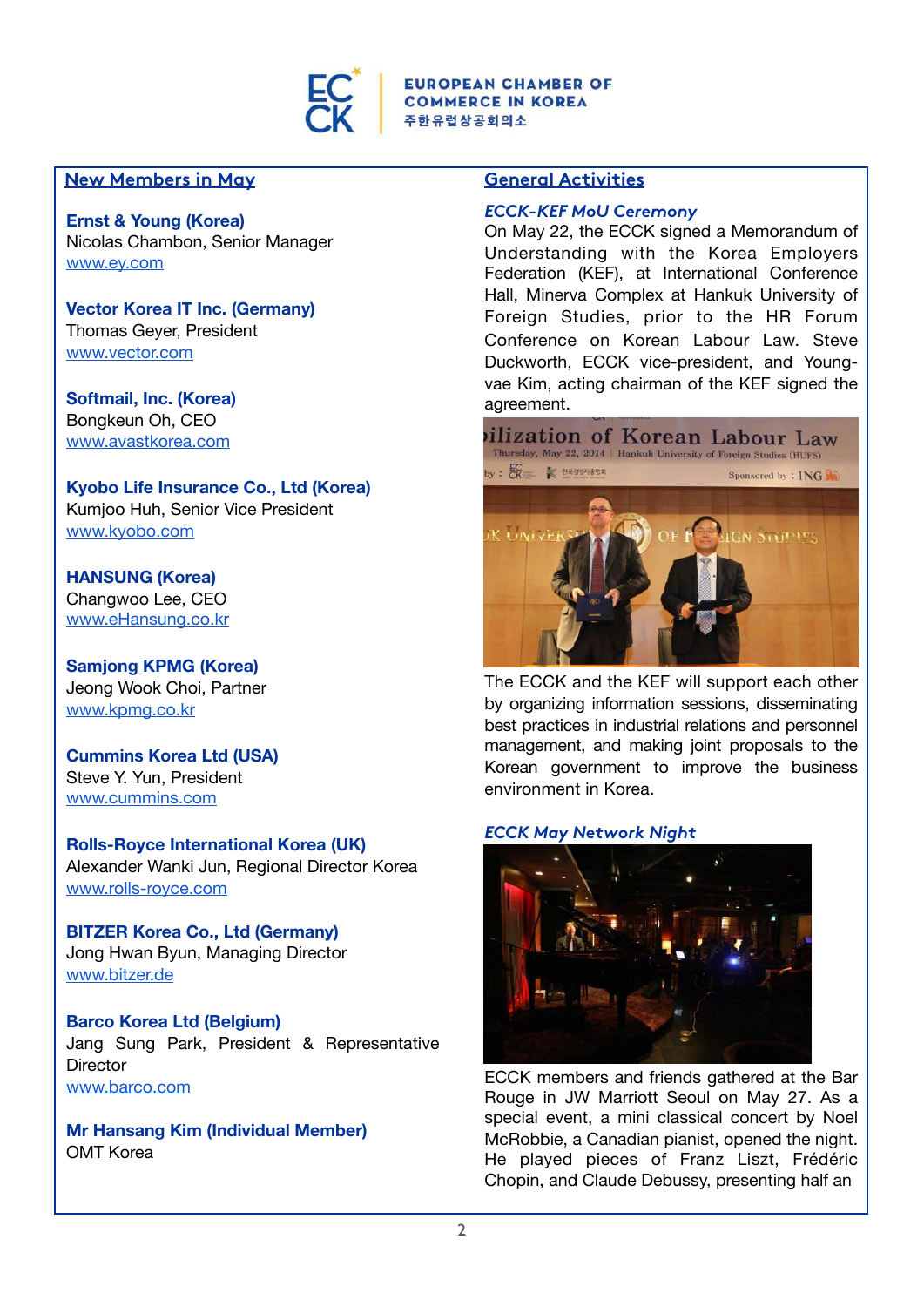

#### ROPEAN CHAMBER OF **COMMERCE IN KOREA** 주한유럽상공회의소

hour of delight. We would like to express our thanks to Noel. The ECCK also appreciates Diageo, the National Theatre, CEO Suite, and JW Marriott Seoul for sponsoring the Network Night.

### *GNSS Seminar on Europe's eCall system*

On May 28, the ECCK co-hosted an ICT-related event put on by GNSS Asia. The event which dealt with the European eCall system where emergency response teams would automatically be alerted in the event of an automobile accident. The meeting that featured a presentation on the eCall regulatory framework by Gian-Gherardo Calini, head of Market Development at the European GNSS Agency, was well-attended by most of the relevant Korean automakers, transportation regulatory bodies, and Korean IT industry representatives.

# **Committee & Forum News**

#### *Healthcare Committee*

The ECCK Healthcare Committee attended the Market Access Working Group Meeting at EU Delegation on May 8. This meeting was to review outstanding market access issues in the pharmaceuticals and medical devices sectors and to discuss the follow-up actions for FTA implementation. The Healthcare Committee contributed to the meeting based on discussions at its regular meeting held on April 30, 2014.

#### *IPR Committee*

On May 8, Sven-Erik Batenburg, head of ECCK Legal & Compliance attended the "International Cooperation to Fight Counterfeiting" conference in Hong Kong. It was co-hosted by a number of prominent institutions including the World Customs Organization. Customs officials from Korea, Hong Kong, China, Japan, and Australia as well as trademark holders discussed about the dangers of counterfeits and the ways of promoting consumer health and safety. The conference further sought to enhance the activities of customs organizations in the Asia-Pacific region by encouraging their cooperation with the private sector in order to combat counterfeiting more efficiently.



Following the conference, Sven also attended the 136<sup>th</sup> Annual Meeting of the International Trademark Association (INTA) convened in Hong Kong. INTA is a global association of trademark owners and experts dedicated to protecting intellectual property and trademarks. Throughout the Annual Meeting, attended by about 8,500 trademark professionals from governments, corporations and non-profit organizations over more than 140 countries, numerous sessions were offered to discuss trademarks protection, the advancement of brands, as well as the future of intellectual property in general.

#### *Cosmetics Committee*

The ECCK Cosmetics Committee joined the Market Access Working Group Meeting at EU Delegation on May 12. The objective of the meeting was to share pending market access issues and to discuss subsequent measures. The ECCK and industry representatives delivered industry positions on regulatory issues.

#### *Global Alternative Investment Insight (GAII)*

The Maekyung Media Group and the ECCK jointly hosted a conference titled "Global Alternative Investment Insights (GAII)" on May 13 at The Hotel Shilla, Seoul. Under its main theme – the future of alternative investments, participants discussed risk management and new investment strategies for higher and safer return, such as leveraging private equity as a new capital source.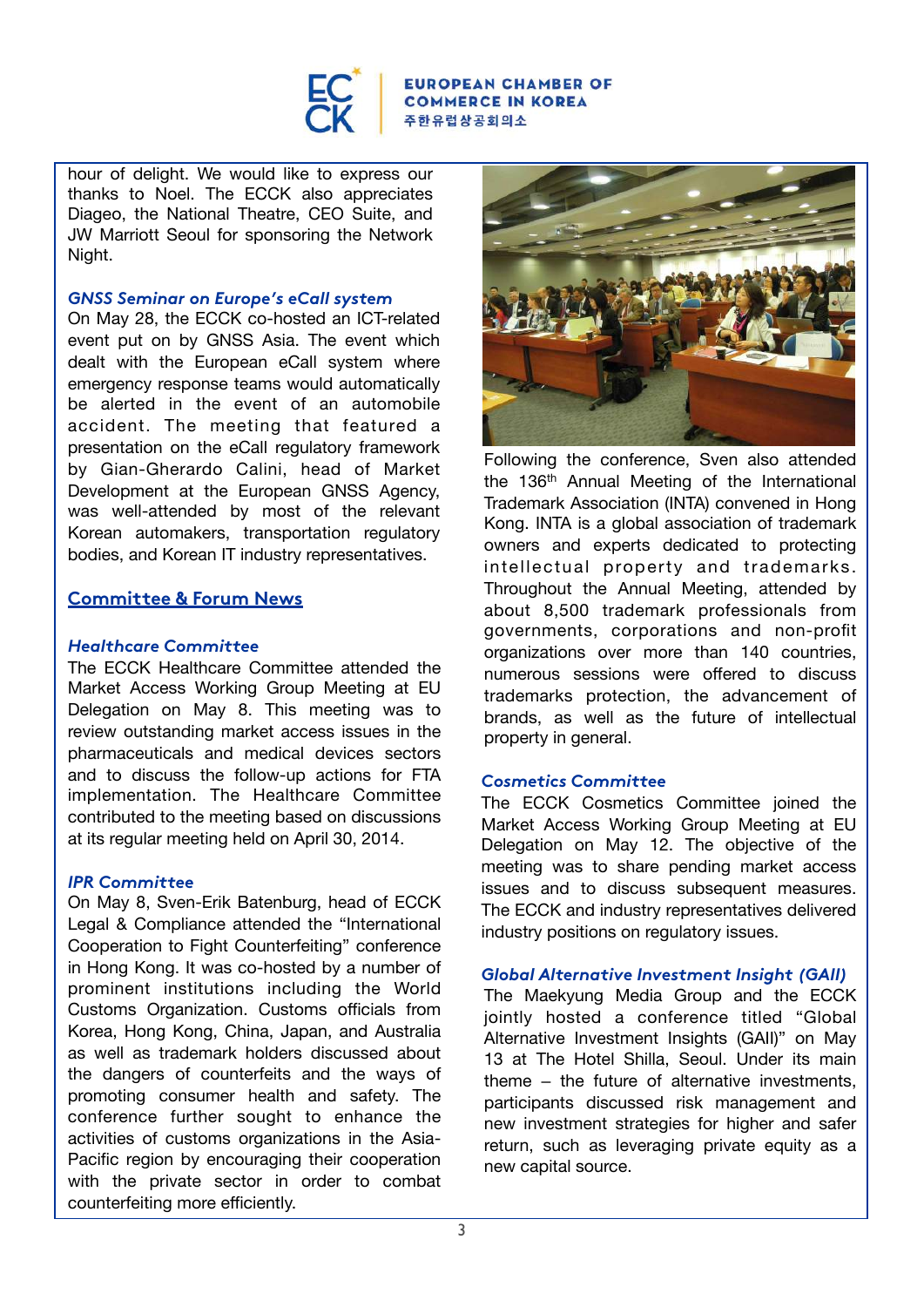

#### **ROPEAN CHAMBER OF COMMERCE IN KOREA 주한유럽상공회의소**



The event was one of the largest conventions for alternative investment professionals in Asia as more than 700 investment experts and professionals attended. Notable participants included Aberdeen Asset Management, AXA REIM, Neuberger Berman, the Carlyle Group, JP Morgan, KKR, Macquarie Group, Partners Group, and Unison Capital. Moreover, leading Korean institutions such as National Pension Service, Korea Investment Corporation, and the Korea Post also joined the conference.

#### *HR Conference on Korean Labour Law*

On May 22, the ECCK and the Korea Employers Federation (KEF) co-hosted a conference titled "The Flexibilization of Korean Labour Law." The conference was sponsored by ING Life and invited numerous expert speakers from the Ministry of Employment and Labour (Young-il Bae), Pusan National University (Prof. Hyuk Kwon), Korea University (Prof. Ji-Soon Park) as well as Yulchon (Hee Chul Kang and Moritz Winkler) and Kim & Chang (Robert Flemer and Jeungjun Park). They gave informative presentations followed by a panel discussion on the future of Korean labour law, moderated by Parth Sharma, the chairman of ECCK HR Forum and head of Retirement Services at ING Life Korea. The conference provided an opportunity to overview Korea's labour law and received positive feedback for informative discussions.

### **Upcoming Events**

#### *[2014 Family Tour to Geoje Island](http://ecck.eu/nhc/bbs/board.php?bo_table=sub04_01&wr_id=114&sca=Upcoming+Events)*

- Date: Friday, June 6.
- Time: 09:00 20:00
- Fees: 30,000 KRW (adult) / 20,000 KRW (under 12 years old)

#### *[Logistics & Transport Committee Meeting](http://ecck.eu/nhc/bbs/board.php?bo_table=sub04_01&wr_id=118&sca=Upcoming+Events)*

- Time & Date: 08:00, Thursday, June 12
- Venue: Carlton Suite, Lotte Hotel Sogong (36F)
- Committee members only

#### *[Marine & Shipbuilding Committee Meeting](http://ecck.eu/nhc/bbs/board.php?bo_table=sub04_01&wr_id=120&sca=Upcoming+Events)*

- Time & Date: 08:30, Tuesday, June 17
- Venue: Park Hyatt Hotel Busan (33F)
- Committee members only

#### **Promotion**

#### *[EU Gateway Business Mission](http://www.eu-gateway.eu/business-missions)*

- Environment & Energy-related Technologies Mission
- Exhibition Date: June 10-11
- Place: COEX

#### *[2014 Busan International Senior Expo \(BISE\)](http://www.busanseniorexpo.com/eng/)*

- Exhibition Date: June 26-28
- Place: BEXCO, Busan
- Sponsored by Ministry of Trade, Industry and Energy, Ministry of Health and Welfare, Korea Association of Medical and Care Faculties, and Korea Senior Products Industrial Center

#### **Notice: ECCK Busan Chapter is Moving**

ECCK Busan Chapter will be relocated to:

*5F, Centum Business Centre, KNN Tower, 30 Centum Seo-ro, Haeundae-gu, Busan, Korea*

Please note that the mailing address will be changed as from June 1, 2014.